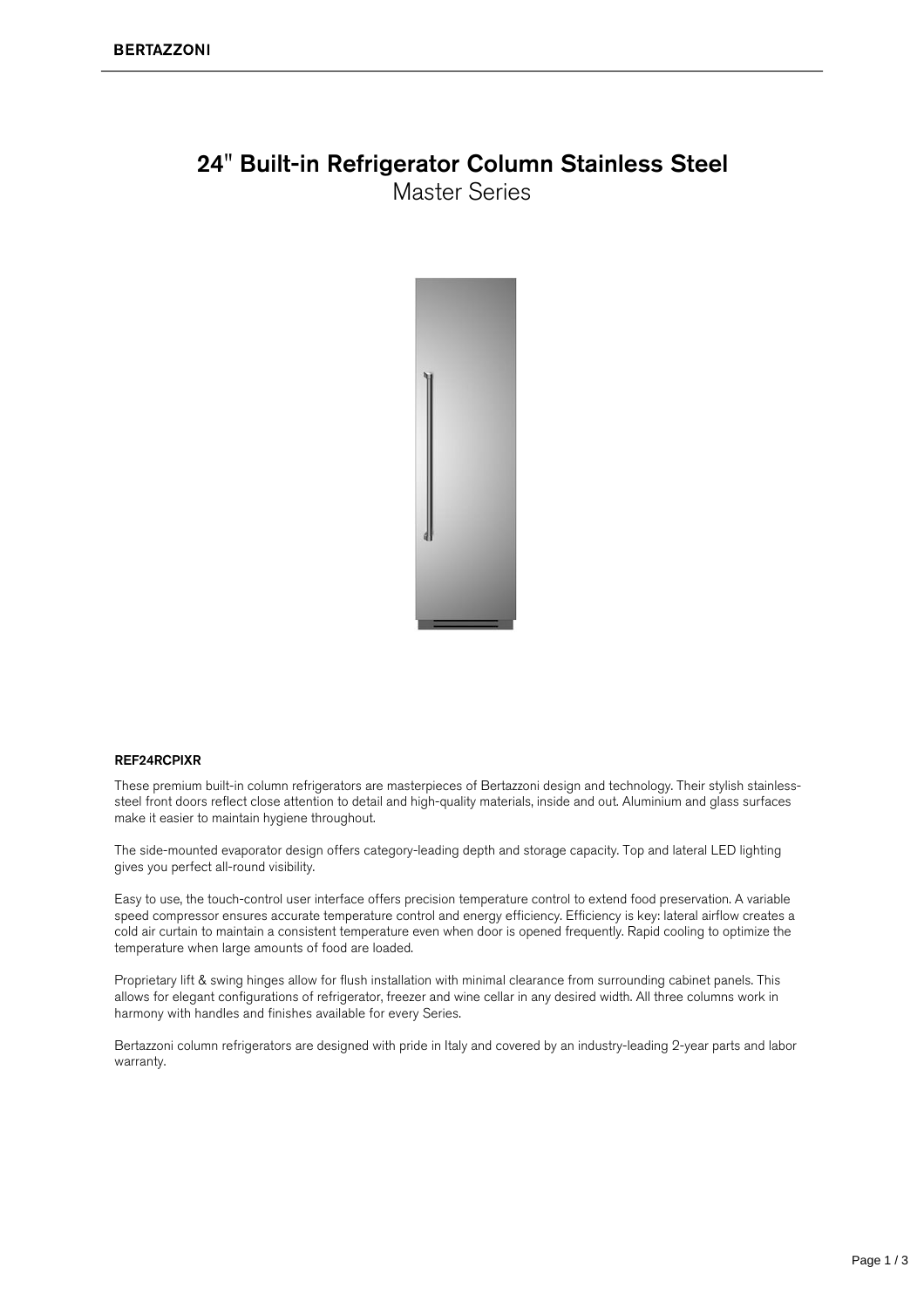# **Specifications**

# Features

| <b>General features</b>         |                                        |
|---------------------------------|----------------------------------------|
| Size                            | 24 in                                  |
| Cooling system                  | lateral airflow                        |
| User interface                  | digital touch control interface inside |
| Modes                           | Shopping, Vacation, Sabbath mode       |
| Lighting                        | LED lights interior illumination       |
| Open door alarm                 | yes                                    |
| Door finishing                  | stainless steel                        |
| Interior finish                 | white aluminium                        |
| Finishing                       | stainless steel                        |
| Number of shelves               | 4 height-adjustable                    |
| Crispers                        | $\ensuremath{\mathsf{3}}$              |
| Door storage                    | 3 bins                                 |
| DOE compliant                   | yes                                    |
| Refrigerator net capacity       | 12.99 cu.ft <sup>3</sup>               |
| Certification                   | <b>CETLUS</b>                          |
| <b>Technical specifications</b> |                                        |
| Electrical supply               | 115 V - 60 Hz - 163 W - 1.5 Amp        |
| Power connection                | NEMA 5-15P with 79" power cord         |
| Energy consumption              | 296.0 kWh/yr                           |
|                                 |                                        |